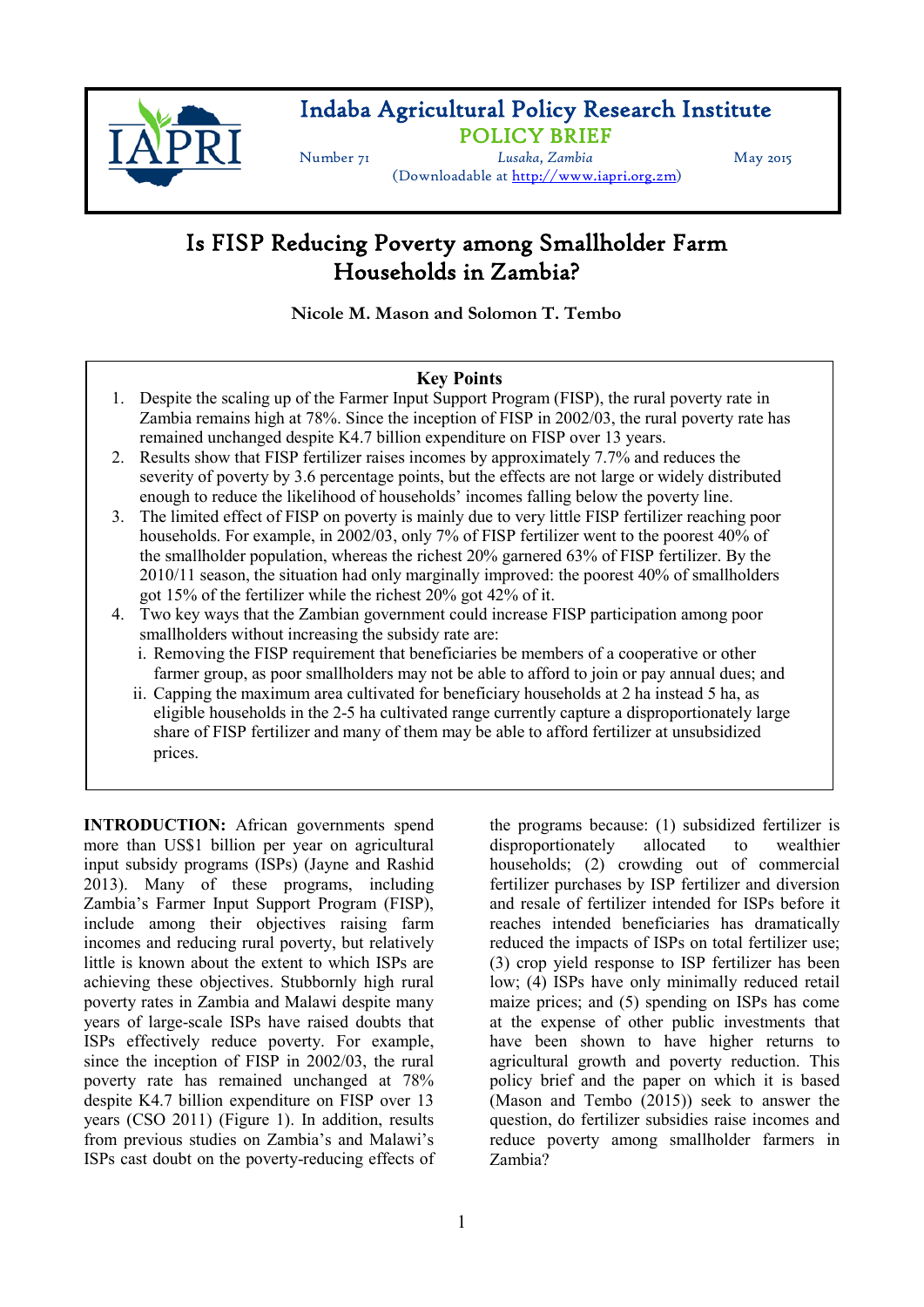**Figure 1. Trends in the Official Rural Poverty Rate and the Quantity of Subsidized Fertilizer Distributed through Zambia's ISPs, 1997/98-2014/15 Agricultural Years**



Source: CSO (2009, 2011); MACO (various years); MAL (various years).

Notes: The official rural poverty rates are based on the national poverty line and consumption expenditures, and come from Zambian government reports based on the Living Conditions Monitoring Surveys. The poverty rates are for 1998, 2004, 2006, and 2010. The metric tons (MT) of subsidized fertilizer are for a fertilizer-on-credit program run by the FRA from 1997/98-2001/02, the Fertilizer Support Program from 2002/03-2008/09, and the Farmer Input Support Program for 2009/10-2014/15.

**DATA AND METHODS:** Using nationally representative survey data from smallholder farm households in Zambia, we estimate the effects of FISP fertilizer on household incomes, poverty incidence (the probability that household income falls below the US\$2 and US\$1.25/capita/day poverty lines), and poverty severity (the squared percentage difference between household income and these poverty lines).<sup>[1](#page-1-0)</sup> The survey data include detailed information on household acquisition of FISP fertilizer as well as the household's farm activities, income sources, land- and non-land assets, and demographic characteristics. We used both the SS and RALS data sets to examine the relationships between FISP fertilizer and relationships smallholder incomes and poverty. Various econometric models were then estimated using the SS panel data in order to identify the causal effects of FISP fertilizer on incomes and poverty. (See Mason and Tembo 2015, for detailed descriptions of the data and methods).

 $\overline{a}$ 

**RESULTS:** Three key findings emerge from the analysis.

*First*, based on the descriptive analysis of poverty incidence and severity, it appears that FISP failed to put a substantial dent in rural smallholder poverty in the 2000s despite being scaled up. Figure 2 shows that poverty incidence among smallholder households is very high (88% or above) and remained stagnant between 2000/01 and 2007/08. However, smallholder poverty rates were significantly lower in 2011/12 than in previous years, though still very high in absolute terms. This decline could be due to FISP or other factors; we estimated econometric models in order to control for these other factors and thus, isolate the effects of FISP on poverty.

*Second*, our results show that poorer smallholder households are much less likely to receive FISP fertilizer than wealthier households; moreover, poor households that manage to get FISP fertilizer get substantially less of it than wealthier households (Table 1, sections A and B). In general, wealthier households capture disproportionately large share of the total FISP fertilizer distributed in Zambia (Table 1, section C). For example, in 2002/03 the poorest households in the bottom two income quintiles (40% of the smallholder population) received only 7% of the total FISP fertilizer distributed,

<span id="page-1-0"></span> $1$  The data are from the Supplemental Survey (SS), a three-wave panel survey conducted in June/July of 2001, 2004, and 2008, and from the Rural Agricultural Livelihoods Survey (RALS), a cross-sectional survey conducted in June/July 2012 by the Indaba Agricultural Policy Research Institute (formerly the Food Security Research Project) in collaboration with the Central Statistical Office and the Ministry of Agriculture and Livestock.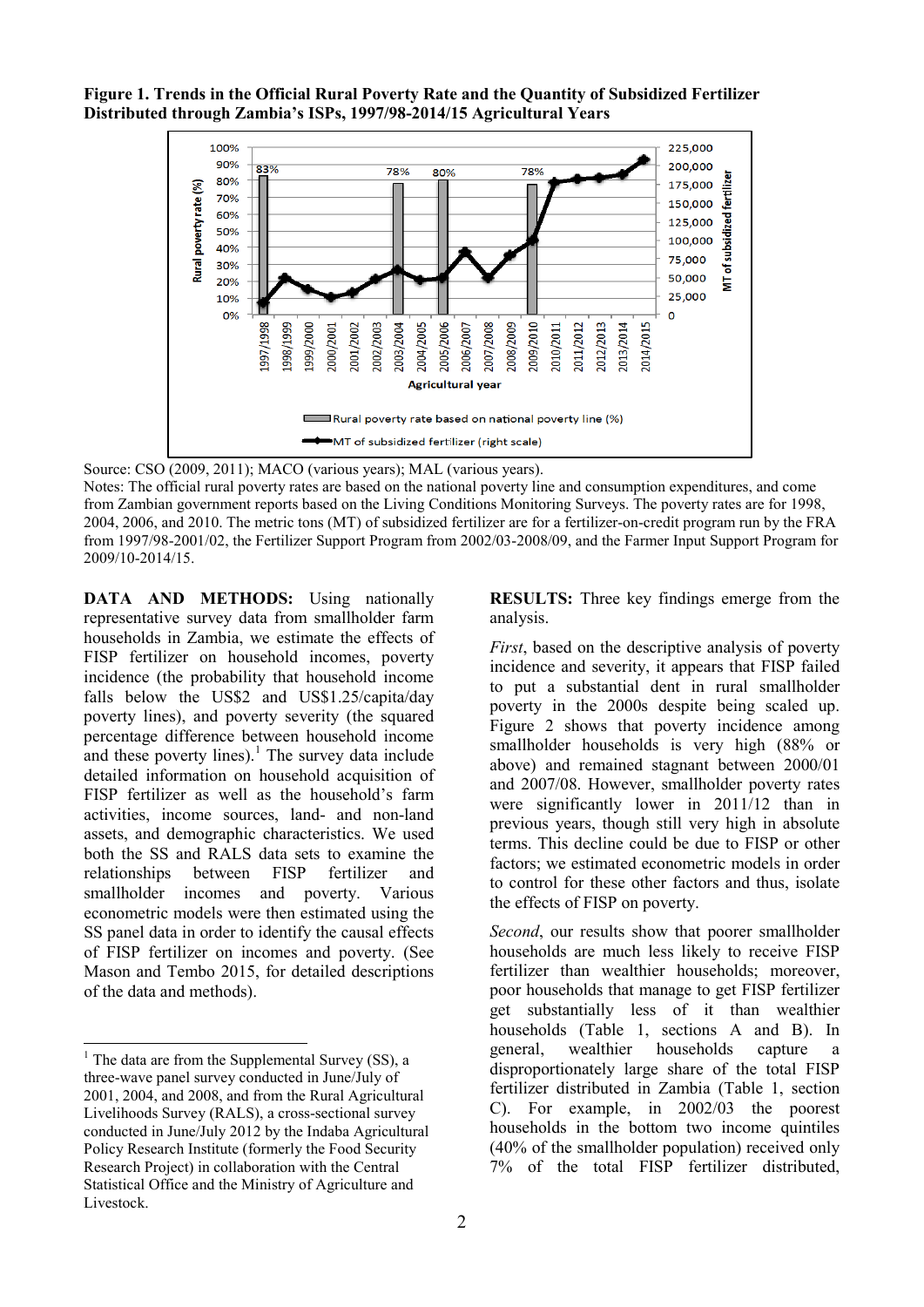**Figure 2. Trends in SS- and RALS- Based Measures of Poverty among Smallholder Farm Households, 2000/01, 2003/04, 2007/08, and 2011/12 Marketing Years**



Source: Authors' calculations based on the 2001, 2004, and 2008 CSO/MACO/FSRP Supplemental Surveys and the 2012 CSO/MAL/IAPRI Rural Agricultural Livelihoods Survey.

Notes: The poverty severity figures are mean poverty severity across all households (poor and non-poor). Also note that these poverty figures are based on income, whereas those in Figure 1 are based on consumption expenditure.

whereas the households in the top income quintile (top 20%) received 63% of it. The situation improved somewhat in 2010/11 but FISP fertilizer still went disproportionately to wealthier households: the poorest 40% of smallholders got 15% of the fertilizer while the richest 20% of the smallholders got 42% of it. These results suggest that one reason why FISP has largely failed to reduce poverty (one of its main stated objectives) is that the program has been targeting wealthier smallholders (Mason, Jayne, and Mofya-Mukuka 2013).

*Third*, and most importantly, after controlling for other factors, FISP fertilizer has a positive effect on smallholder incomes but negligible, if any, effects on poverty. On average, a 200-kg increase in FISP fertilizer raises real total household income by K1, 140 (US\$233) or 7.7%, and income per adult equivalent by K[2](#page-2-0)24 (US\$46) or  $6.9\%$ <sup>2</sup> While these income increases are fairly large in *percentage* terms, they are not very large in *absolute* terms. FISP fertilizer has no significant effect on the likelihood that household income falls below the poverty line. FISP fertilizer does reduce the *severity* of poverty but the effects are relatively small in magnitude. On average, receiving and additional 200 kg of FISP fertilizer reduces poverty severity by 2.7 percentage points and extreme poverty severity by 3.6 percentage points. These are quite small declines relative to the high rates of poverty severity (median of 74.9%) and extreme poverty severity (median of 61.6%) in the sample.

**CONCLUSIONS AND POLICY IMPLICATIONS:** Evidence from the study suggests that poverty among Zambian smallholder farmers has remained high despite many years of large-scale input subsidies through FISP. Relatively wealthy households are much more likely to receive FISP fertilizer than are poorer households. And although FISP raises smallholder incomes, these effects are not large enough or widely distributed enough to reduce poverty incidence among smallholder farmers in Zambia.

To increase FISP participation among poor smallholders without increasing the subsidy rate, the Zambian government could consider: (i) removing the cooperative/farmer group membership requirement (poor smallholders may not be able to afford to join or pay annual dues (Burke, Jayne, and Sitko 2012)); and (ii) capping the maximum area cultivated for beneficiary households at 2 ha instead of 5 ha (currently 78% of poor households cultivate less than 2 ha but households cultivating more than 2 ha capture most (55%) of the FISP fertilizer (Mason, Jayne, and Mofya-Mukuka 2013)). Recapitalizing the Food Security Pack Program, a program that targets free seed and fertilizer to the poorest of the poor but that has been starved for funds since the mid-2000s, could also help reduce smallholder poverty (ibid).

To boost the effects of FISP on smallholder incomes by improving its impacts on maize production, government should: (i) prioritize timely delivery of FISP fertilizer through an

 $\overline{a}$ 

<span id="page-2-0"></span> $^{2}$  All Kwacha values are in real 2011/12 terms.